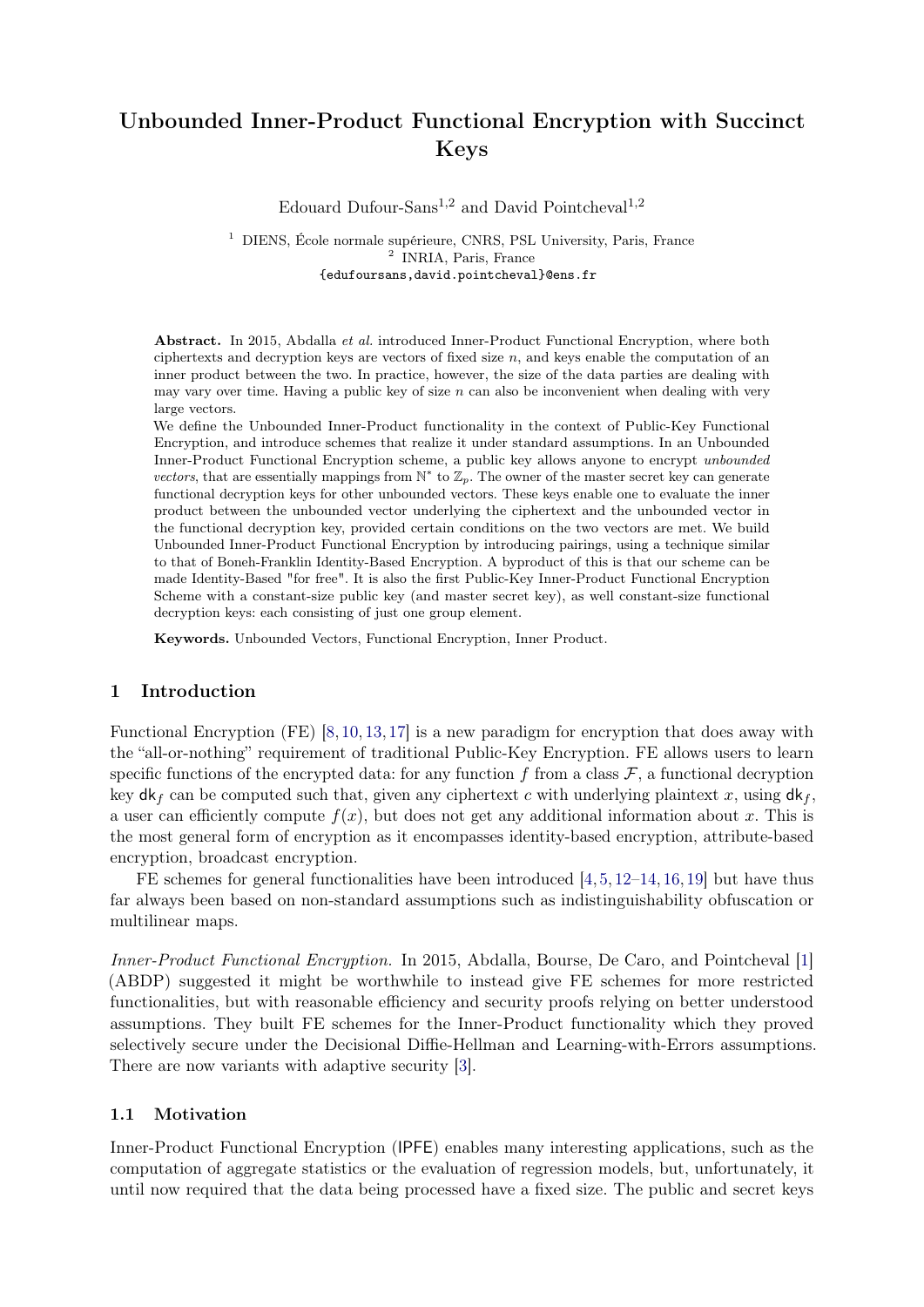also scale with this size, which can prove an inconvenience. We would like to construct schemes in which the public key is of constant, small size (ideally, a single group element), but where encrypting large vectors —in fact, arbitrarily large vectors— remains possible.

Let us go back to one of the motivating examples of IPFE: that of a school encrypting all the grades of each student, by discipline, as part of a single ciphertext every quarter. An authority can then distribute keys that enable one to compute a specific student's average grade (weighted by coefficients or by class hours), or the average over a class. It can also give keys that reveal the average grade in Mathematics or in Physics, always without jeopardizing the confidentiality of individual data, beyond what one can learn about the individuals from their aggregate. Now assume that a new student joins the school from one quarter to another. We would like to avoid the school having to query the authority for a new, readjusted public key (or for an extension of the current one). Whether the old keys should still work on the new, larger ciphertexts is to be decided on a case by case basis, and justifies our introducing multiple definitions: our *strict* and permissive notions.

One may wonder why the new keys could not be derived by a hash function (in the random oracle model, as we will use) in previous IPFE schemes. This would be for the public key, but with no way to derive the private keys required to generate the functional decryption keys.

# 1.2 Our Results

We introduce the first Unbounded Inner-Product Functional Encryption schemes (UIPFE). Both schemes share the following features:

- 1. Unboundedness: They enable the encryption of, and the generation of functional decryption keys for, unbounded vectors;
- 2. Succinct keys: In both cases the master secret key is a single secret scalar  $s \in \mathbb{Z}_p$ , and the public key is a corresponding group element  $g_1^s \in \mathbb{G}_1$ . Furthermore, the functional decryption keys simply consist of a group element  $d \in \mathbb{G}_2$ , in addition to the public vector describing the function evaluated by the functional decryption key;
- 3. Identity-Based Access Control: We consider both the computation on encrypted data aspect and the access control aspect of FE by letting users specify an identity in their ciphertext. The master authority gives functional decryption keys that limit evaluations of the unbounded inner product to ciphertexts of a given identity. This only expands the possible applications of our schemes, as the naive behavior can always be achieved by using the constant null identity.

Our main scheme is:

- 1. Strict: It only allows decryption when the domain of the ciphertext matches that of the key. In a sense, it may thus be thought of as operating infinitely many IPFE schemes in parallel.
- 2. Selectively secure under a standard assumption: We prove the security of our first scheme under the classical DBDH assumption, in the random oracle model.

We also introduce a scheme which is:

- 1. Permissive: It allows decryption when the support of the key (see Section [3.3\)](#page-6-0) is included in the domain of the ciphertext.
- 2. Selectively secure: We prove the security of our second scheme in the random oracle model under  $\ell$ eDBDH, an interactive assumption we introduce. It resembles the DBDH assumption, except for the fact that the adversary can query linear combinations that depend on the CDH of the elements of one group, on condition that they never fully reveal it.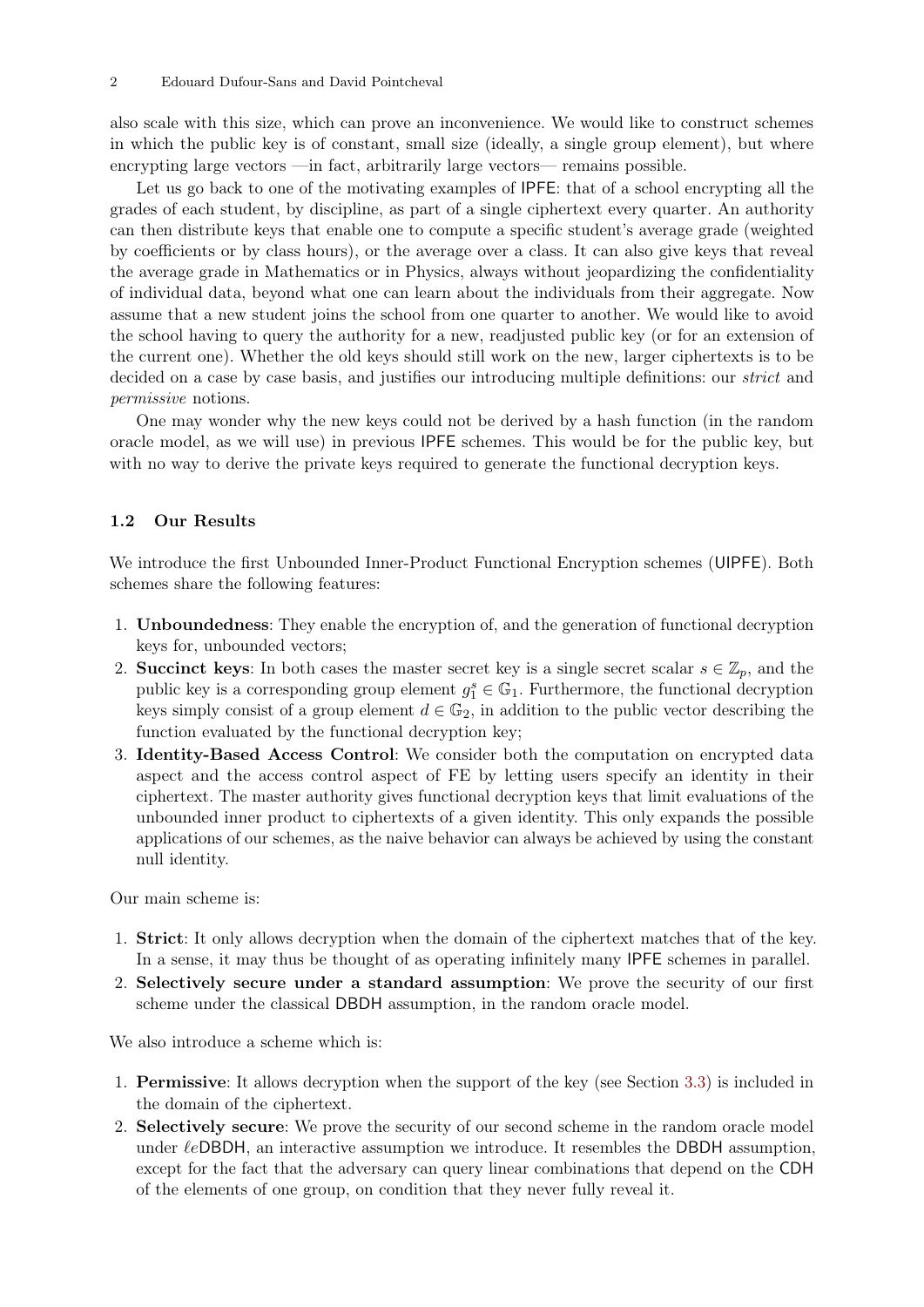#### <span id="page-2-1"></span>1.3 Concurrent Work

In concurrent and independent work, [\[18\]](#page-11-12) also showed how to build Unbounded Inner-Product Functional Encryption from Bilinear Maps. Remarkably, their constructions do not require random oracles, and they prove full security under the SXDH assumption. Their constructions, however, are significantly less suited to practical use, since public keys require 28 group elements, ciphertexts 7 per coordinate and decryption keys 7 per coordinate (note that our decryption keys only require one group element regardless of the size of the function). Moreover, when decrypting, their schemes require a number of pairing evaluations that scales linearly with the sizes of the vectors, while ours compute a single pairing per decryption. Their constructions (ct-dominant) are what we call permissive, with the additional strong restriction that indices in the ciphertext must be contiguous (their E:con notion which requires the indices of the ciphertext to be consecutive). Moreover, they do not explicitly consider access control, while our schemes operate in the Identity-Based framework.

# 1.4 Related Work: Private-Key Multi-Input Inner-Product Functional Encryption for Unboundedly Many Inputs

Goldwasser *et al.* [\[11\]](#page-11-13) introduced the notion of Multi-Input Functional Encryption for cases where we want the functions being evaluated on encrypted data to take multiple inputs, with each input corresponding to a different ciphertext. Abdalla et al. gave the first construction of Multi Input Functional Encryption for Inner Products [\[2\]](#page-11-14), and Datta, Okamato and Tomida [\[9\]](#page-11-15) recently showed how to achieve what they call Unbounded Private-Key Multi-Input Inner-Product Functional Encryption. While this is an important result, we must stress that they tackle a problem which significantly differs from ours: they encrypt vectors of constant size, and the Unbounded adjective applies to the number of inputs: they can generate keys which enable the evaluation of an inner product on a number of ciphertexts (inputs) which is not a priori bounded, while in our work it is the individual ciphertext (input) which has unbounded length. A perhaps more striking difference is that their scheme is Private-Key, with the encryption procedure requiring the master secret key, while we tackle the Public-Key setting.

# 1.5 Paper Organization

In Section [2,](#page-2-0) we define unbounded vectors, inner products between them and a pseudo-norm on them. We also recall the setting of pairing groups and the DBDH assumption. Section [3](#page-4-0) defines FE, its security, and the different functionalities we are interested in. We build the first Strict Identity-Based Unbounded IPFE from standard assumptions in Section [4,](#page-6-1) and prove it selectively secure in the random oracle model under the DBDH assumption. Finally, in Section [5,](#page-8-0) we give a construction for Permissive Identity-Based Unbounded IPFE which we prove selectively secure in the random oracle model under an interactive variant of DBDH.

### <span id="page-2-0"></span>2 Notations

## 2.1 Unbounded Vectors

Both the plaintexts we are encrypting and the functions for which we will be generating keys will be referred to as unbounded vectors or lists. We write them as  $\mathbf{x} = (x_i)_{i \in \mathcal{D}}$  or  $\mathbf{y} = (y_i)_{i \in \mathcal{D}}$ , respectively, where both  $D$  and  $D'$  are finite subsets of  $\mathbb{N}^*$ , and  $x_i, y_j \in \mathbb{Z}_p$  for  $i \in \mathcal{D}, j \in \mathcal{D}'$ . The vectors  $\bm{x}$  and  $\bm{y}$  are thus mappings from  $\mathbb{N}^*$  to  $\mathbb{Z}_p$ , and  $\mathcal{D}$  (resp.  $\mathcal{D}'$ ) is the explicit domain of  $\bm{x}$  (resp. y). When the context is clear, we will sometimes assimilate the vector space  $\{(z_i)_{i\in\mathcal{D}}|z_i\in\mathbb{Z}_n\}$ and the isomorphic space  $\mathbb{Z}_p^n$  where  $n = |\mathcal{D}|$ , the latter being more convenient for discussing changes of bases.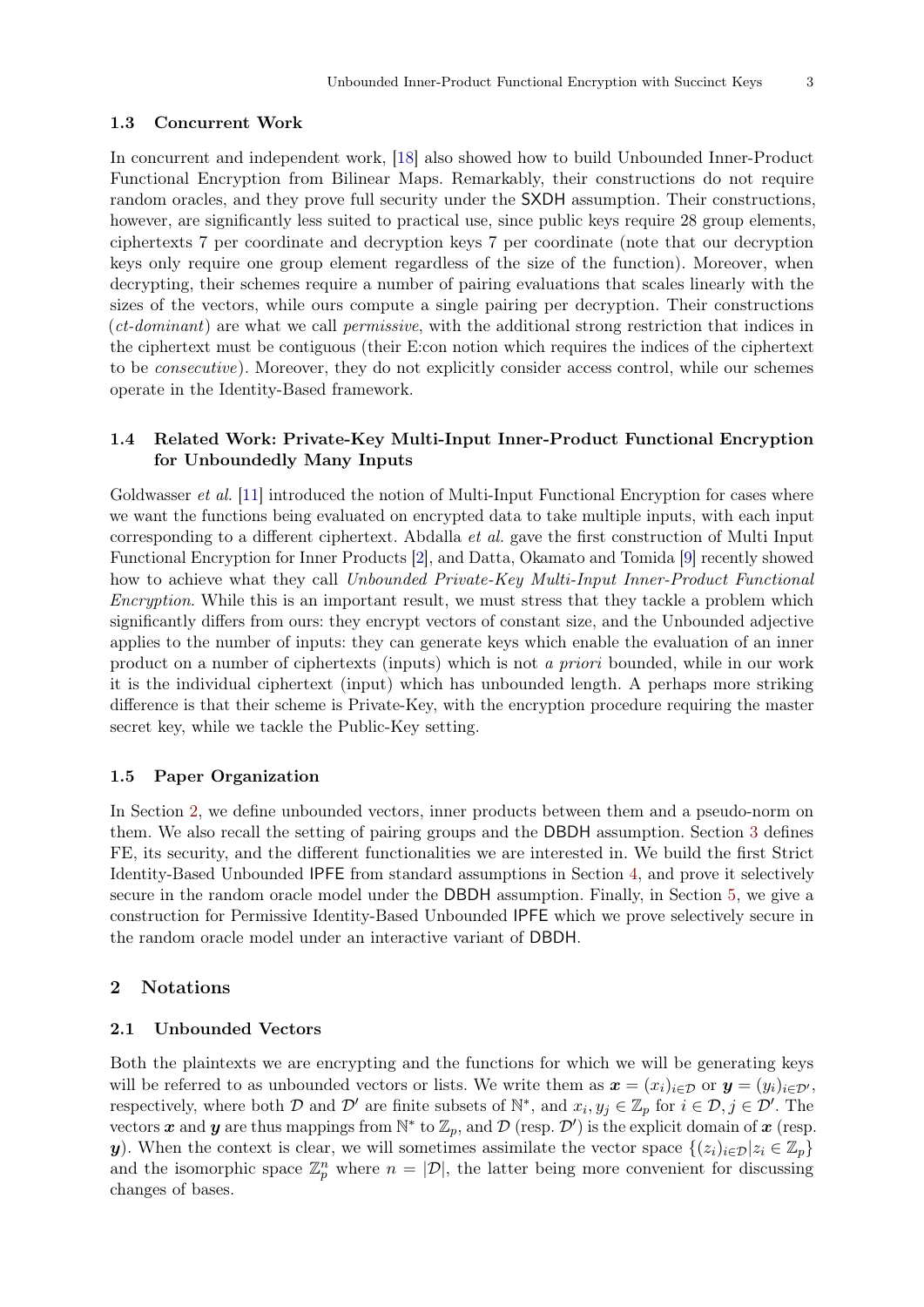<span id="page-3-1"></span>Inner Products. For  $\mathbf{x} = (x_i)_{i \in \mathcal{D}}$  and  $\mathbf{y} = (y_i)_{i \in \mathcal{D}}$  we define the inner product as:

$$
\langle \boldsymbol{x}, \boldsymbol{y} \rangle = \sum_{i \in \mathcal{D} \cap \mathcal{D}'} x_i y_i.
$$

This comes from the fact that for indices  $i \notin \mathcal{D}$ , implicitly  $x_i = 0$ .

## <span id="page-3-0"></span>2.2 (Pseudo)Norm

Our proofs will require that given  $x^b \in \mathbb{Z}_p^n$  for  $b \in \{0,1\}$  with  $x^0 \neq x^1$  (with the same domain) and  $y \in \mathbb{Z}_p^n$ , if we pick a basis  $(z_1, \ldots, z_{n-1})$  of  $(x^0 - x^1)^{\perp}$  and use  $\zeta$  to denote the coefficient of  $(x^{0}-x^{1})$  in the decomposition of y in basis  $(x^{0}-x^{1}, z_{1}, \ldots, z_{n-1}),$ 

$$
\langle \mathbf{y}, \mathbf{x}^0 \rangle = \langle \mathbf{y}, \mathbf{x}^1 \rangle \implies \zeta = 0.
$$

This is not true in general. From  $\langle y, x^0 \rangle = \langle y, x^1 \rangle$  we can deduce that  $\zeta \cdot \langle x^0 - x^1, x^0 - x^1 \rangle = 0$ , but we can only conclude if  $\langle x^0 - x^1, x^0 - x^1 \rangle \neq 0 \mod p$ . Previous works achieve this by bounding the individual components of  $x^0$  and  $x^1$ , but this is not sufficient for unbounded vectors since we do not know *n a priori*. Instead, for any  $\mathbf{x} = (x_i)_{i \in \mathcal{D}}$  we define

$$
||\boldsymbol{x}|| = \min_{\{(x_i')_{i \in \mathcal{D}} \in \mathbb{Z}^{\mathcal{D}} | x_i' \equiv x_i \pmod{p} \ \forall i \in \mathcal{D}\}} \sqrt{\sum_{i \in \mathcal{D}} x_i'^2}
$$

where squaring and summation take place in  $\mathbb{Z}$ . It is easy to verify that for all vectors  $\boldsymbol{a}$  and **b**,  $||\mathbf{a} - \mathbf{b}|| \le ||\mathbf{a}|| + ||\mathbf{b}||$  and  $||\mathbf{a}|| = 0 \implies \mathbf{a} = \mathbf{0}$  in  $\mathbb{Z}_p^n$ . We will always require that plaintext vectors being encrypted verify  $||\mathbf{x}|| < \frac{\sqrt{p}}{2}$  $\frac{p}{2}$ , so that

$$
||\mathbf{x}^0 - \mathbf{x}^1||^2 \le (||\mathbf{x}^0|| + ||\mathbf{x}^1||)^2 < (\frac{\sqrt{p}}{2} + \frac{\sqrt{p}}{2})^2 \le p
$$

and since  $\langle x^0 - x^1, x^0 - x^1 \rangle = 0$  mod  $p \iff ||x^0 - x^1||^2 = 0$  mod p that would imply  $||x^0 - x^1||^2 = 0$  and thus  $x^0 = x^1$  in  $\mathbb{Z}_p^n$ , which would contradict our assumption.

## 2.3 Pairing Group

We use a pairing group generator **PGGen**, a PPT algorithm that on input  $1^{\lambda}$  returns a description  $\mathcal{PG} = (\mathbb{G}_1, \mathbb{G}_2, p, P_1, P_2, e)$  of asymmetric pairing groups where  $\mathbb{G}_1, \mathbb{G}_2, \mathbb{G}_T$  are additive cyclic groups of order p for a 2 $\lambda$ -bit prime p,  $P_1$  and  $P_2$  are generators of  $\mathbb{G}_1$  and  $\mathbb{G}_2$ , respectively, and  $e : \mathbb{G}_1 \times \mathbb{G}_2 \to \mathbb{G}_T$  is an efficiently computable (non-degenerate) bilinear map. Define  $P_T := e(P_1, P_2)$ , which is a generator of  $\mathbb{G}_T$ .

We always use implicit representation of group elements. For  $s \in \{1,2,T\}$  and  $a \in \mathbb{Z}_p$ , define  $[a]_s = aP_s \in \mathbb{G}_s$  as the implicit representation of a in  $\mathbb{G}_s$ . Note that from a random  $[a]_s \in \mathbb{G}_s$  it is generally hard to compute the value a (discrete logarithm problem in  $\mathbb{G}_s$ ). Obviously, given  $[a]_s$ ,  $[b]_s \in \mathbb{G}_s$  and a scalar  $x \in \mathbb{Z}_p$ , one can efficiently compute  $[ax]_s \in \mathbb{G}_s$  and  $[a + b]_s = [a]_s + [b]_s \in \mathbb{G}_s.$ 

More generally, for  $s \in \{1, 2, T\}$  and a matrix  $\mathbf{A} = (a_{ij}) \in \mathbb{Z}_p^{n \times m}$  we define  $[\mathbf{A}]_s$  as the implicit representation of **A** in  $\mathbb{G}_s$ :

$$
[\mathbf{A}]_s := \begin{pmatrix} a_{11} P_s & \dots & a_{1m} P_s \\ \vdots & \vdots & \ddots & \vdots \\ a_{n1} P_s & \dots & a_{nm} P_s \end{pmatrix} \in \mathbb{G}_s^{n \times m}
$$

Given  $[a]_1$ ,  $[a]_2$ , one can efficiently compute  $[ab]_T$  using the pairing e. For two matrices **A**, **B** with matching dimensions define  $e([A]_1, [B]_2) := [AB]_T \in \mathbb{G}_T$ .

Using these notations, we can recall the seminal Decisional Bilinear Diffie-Hellman Assumption [\[7\]](#page-11-16), adapted to the asymmetric setting: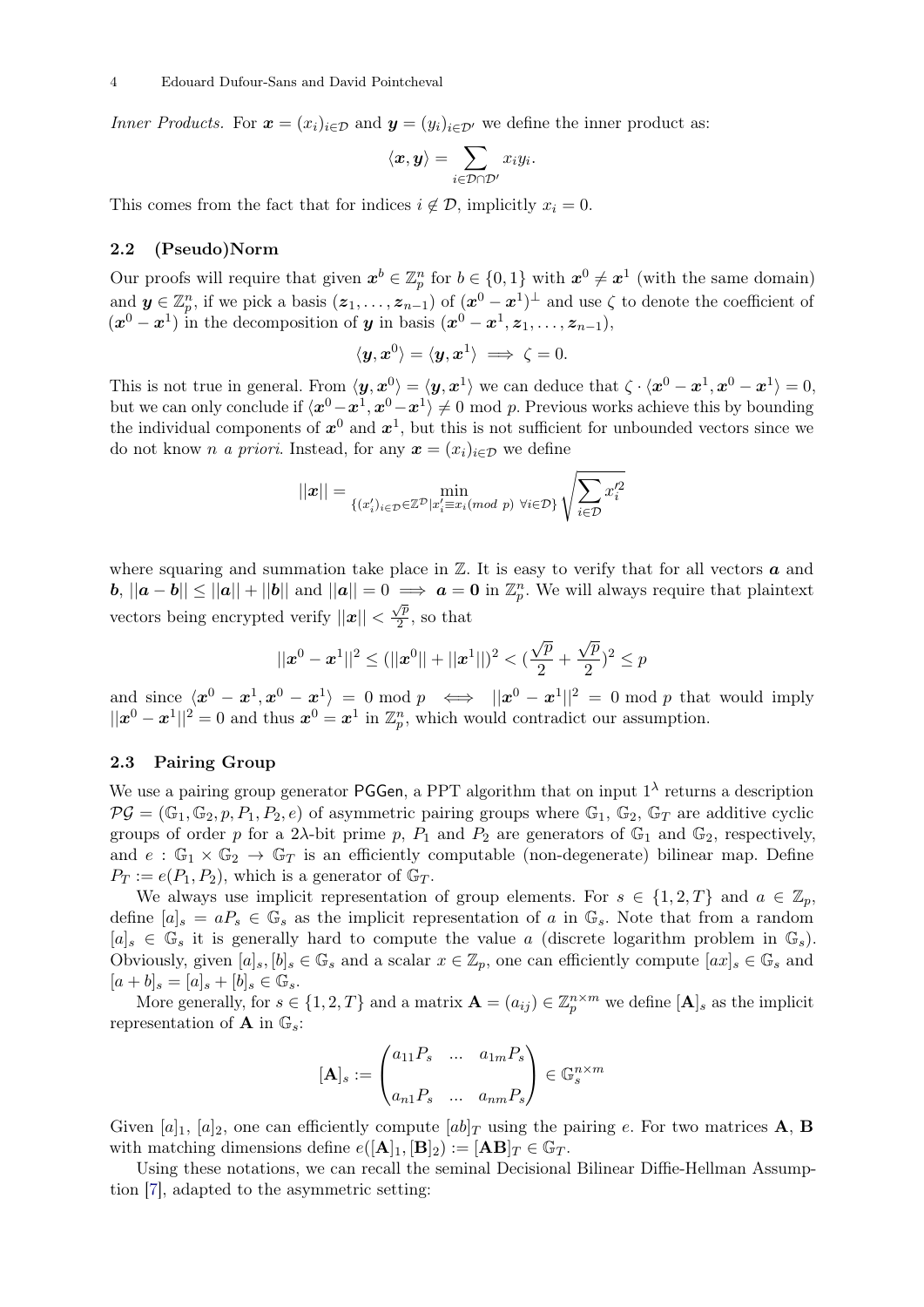<span id="page-4-1"></span>Definition 1 (Decisional Bilinear Diffie-Hellman Assumption). The Decisional Bilinear Diffie-Hellman (DBDH) Assumption in the asymmetric setting states that, in a pairing group  $\mathcal{G} \stackrel{\hspace{0.1em}\mathsf{\scriptscriptstyle\$}}{\leftarrow}$  PGGen(1<sup> $\lambda$ </sup>), no PPT adversary can distinguish between the two following distributions with non-negligible advantage, where  $a, b, c, r \stackrel{\$}{\leftarrow} \mathbb{Z}_n$ :

 $\{([a]_1, [b]_1, [a]_2, [c]_2, [abc]_T\}$  and  $\{([a]_1, [b]_1, [a]_2, [c]_2, [r]_T)\}.$ 

# <span id="page-4-0"></span>3 Definitions and Security Models

### 3.1 Functional Encryption

We give the definition of Functional Encryption as originally defined in [\[8,](#page-11-0)[15\]](#page-11-17).

Definition 2 (Functional Encryption). A functional encryption scheme for a functionality  $\mathcal{F}: \mathcal{K} \times \mathcal{X} \to \mathcal{Z}$  (where we require that the key space K contains the empty key  $\epsilon$ ) is a tuple of PPT algorithms SetUp, KeyGen, Enc, Dec defined as follows.

- SetUp( $\lambda$ ): takes as input a security parameter  $1^{\lambda}$  and outputs a master secret key msk and a public key pk.
- KeyGen(msk, k): takes as input the master secret key and a key description  $k \in \mathcal{K}$ , and outputs a functional decryption key  $dk_k$ .
- Encrypt(pk, x): takes as input the public key pk and a message  $x \in \mathcal{X}$ , and outputs a ciphertext c.
- Decrypt( $dk_k, c$ ): takes as input a functional decryption key  $dk_k$  and a ciphertext c, and returns an output  $y \in \mathcal{Z} \cup \{\perp\}$ , where  $\perp$  is a special rejection symbol.

We implicitly assume that mpk is included in msk and in all the encryption keys  $ek_i$  as well as the functional decryption keys  $dk_k$ .

Correctness. The correctness property states that, given  $(\mathsf{pk}, \mathsf{msk}) \leftarrow \mathsf{SetUp}(\lambda)$ , for any key description  $k \in \mathcal{K}$  and any message  $x \in \mathcal{X}$ , if  $c \leftarrow$  Encrypt(pk, x) and  $dk_k \leftarrow$  DKeyGen(msk, k), then  $\mathsf{Decrypt}(\mathsf{dk}_k, c) = F(k, x)$ .

Security. For any stateful adversary  $A$ , and any functional encryption scheme, we define the following advantage.

$$
\mathsf{Adv}_{\mathcal{A}}(\lambda) := \Pr\left[\begin{matrix} (\mathsf{pk}, \mathsf{msk}) \leftarrow \mathsf{SetUp}(1^{\lambda}) \\ (x_0, x_1) \leftarrow \mathcal{A}^{\mathsf{KeyGen}(\mathsf{msk}, \cdot)}(\mathsf{pk}) \\ (\beta' = \beta: \begin{array}{l} \beta \overset{\hspace{0.1em}\mathsf{\scriptscriptstyle\$}}{\leftarrow} \{0, 1\} \\ c \leftarrow \mathsf{Encrypt}(\mathsf{pk}, x_{\beta}) \\ \beta' \leftarrow \mathcal{A}^{\mathsf{KeyGen}(\mathsf{msk}, \cdot)}(c) \end{array}\right] - \frac{1}{2}, \end{matrix}\right]
$$

with the restriction that  $F(\epsilon, x_0) = F(\epsilon, x_1)$  and that for all key descriptions k queried to KeyGen(msk,  $\cdot$ ), the equation  $F(k, x_0) = F(k, x_1)$  must hold. We say the scheme is IND-CPA secure if for all PPT adversaries  $\mathcal{A}$ ,  $\mathsf{Adv}_{\mathcal{A}}(\lambda) = \text{negl}(\mathfrak{K})$ .

A Weaker Notion. One may define a weaker variant of indistinguishability, called Selective Security or sel-IND security: the encryption queries are sent before the initialization.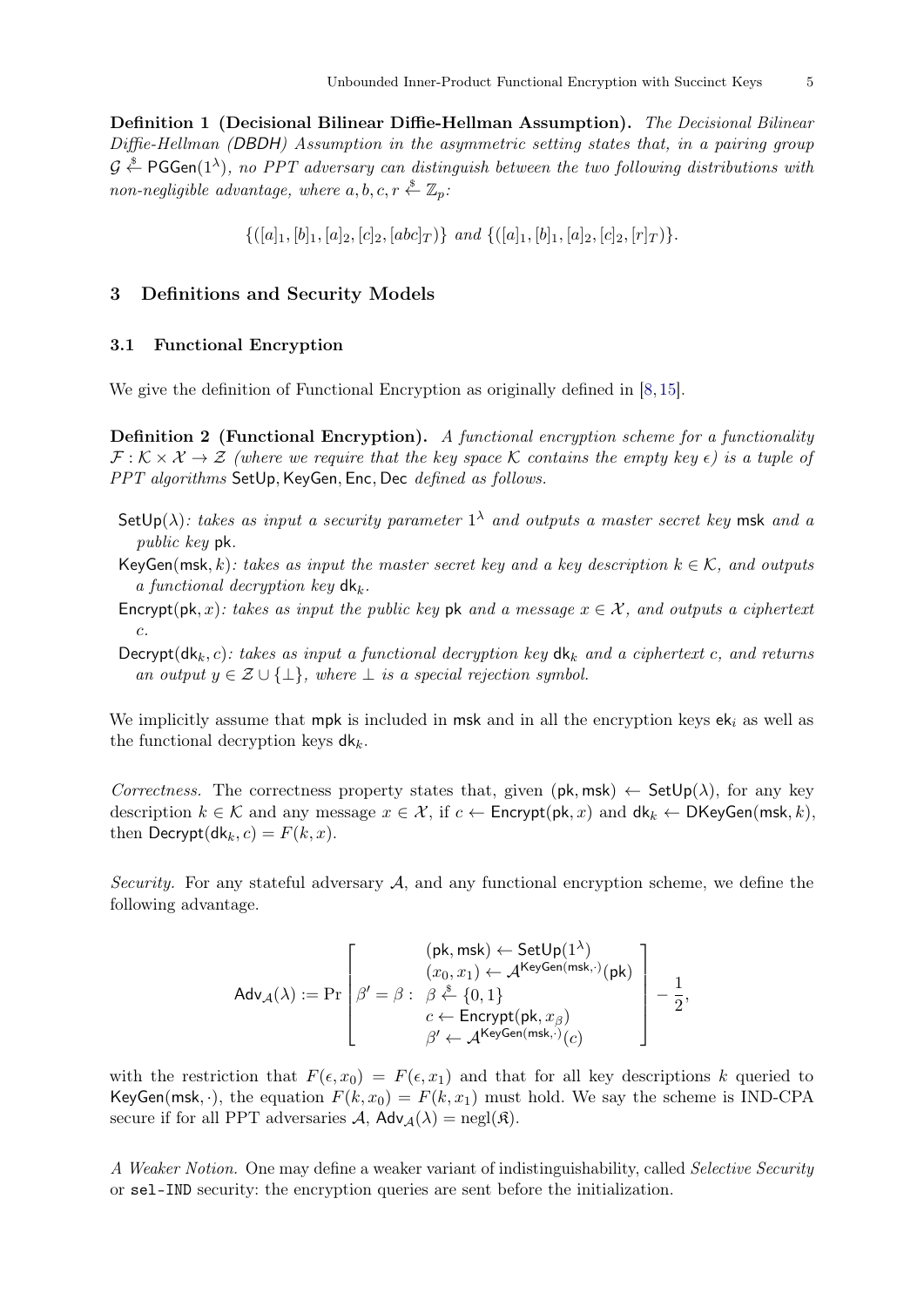## <span id="page-5-0"></span>3.2 The Unbounded Inner-Product Functionality

Inner-Product Functional Encryption as defined in [\[1\]](#page-11-10), and later works, takes messages of fixed length and outputs ciphertexts of the same fixed length. Messages are vectors of  $n$  scalars, indexed from 1 to n. We will show how to build Inner-Product Functional Encryption schemes for arbitrary-size vectors.

While bounded message IPFE only considers vectors with contiguous indices we do not require this in our definitions to make them more general.

We give four definitions of Inner-Product Functional Encryption for Unbounded Vectors. The first two differ in their requirement on the domains of the ciphertexts and the keys for encryption to be successful. The last two are Identity-Based variants of the first two.

## Definition 3 (Strict Unbounded IPFE).

 $-\mathcal{K} = \{\epsilon\} \cup \{(y_i)_{i \in \mathcal{D}'} | \mathcal{D}' \subset \mathbb{N}^* \text{ finite, } y_i \in \mathbb{Z}_p \text{ } \forall i \in \mathcal{D}'\},\$  $-\mathcal{X} = {\mathbf{x} = (x_i)_{i \in \mathcal{D}} | \mathcal{D} \subset \mathbb{N}^* \text{ finite, } x_i \in \mathbb{Z}_p \text{ } \forall i \in \mathcal{D} \text{ and } ||\mathbf{x}|| < \frac{\sqrt{p}}{2}$  $\frac{\sqrt{p}}{2}\},\$  $\mathcal{Z} = \mathbb{Z}_p;$  $-F(\epsilon,(x_i)_{i\in\mathcal{D}})=\mathcal{D}$  and

$$
F((y_i)_{i\in\mathcal{D}'}, (x_i)_{i\in\mathcal{D}}) = \begin{cases} \langle \mathbf{y}, \mathbf{x} \rangle & \text{if } \mathcal{D}' = \mathcal{D}; \\ \perp & \text{otherwise.} \end{cases}
$$

# Definition 4 (Permissive Unbounded IPFE).

 $-\mathcal{K} = \{\epsilon\} \cup \{(y_i)_{i \in \mathcal{D}'} | \mathcal{D}' \subset \mathbb{N}^* \text{ finite}, y_i \in \mathbb{Z}_p \forall i \in \mathcal{D}'\},\$  $-\mathcal{X} = {\mathbf{x} = (x_i)_{i \in \mathcal{D}} | \mathcal{D} \subset \mathbb{N}^* \text{ finite, } x_i \in \mathbb{Z}_p \text{ } \forall i \in \mathcal{D}}$  $\mathcal{Z} = \mathbb{Z}_n;$  $-F(\epsilon,(x_i)_{i\in\mathcal{D}})=\mathcal{D}$  and

$$
F((y_i)_{i\in\mathcal{D}'}, (x_i)_{i\in\mathcal{D}}) = \begin{cases} \langle \mathbf{y}, \mathbf{x} \rangle & \text{if } \mathcal{D}' \subset \mathcal{D}; \\ \perp & \text{otherwise.} \end{cases}
$$

## Definition 5 (Strict Identity-Based Unbounded IPFE).

 $-\mathcal{K} = \{\epsilon\} \cup \{(\textit{id}', (y_i)_{i \in \mathcal{D}'})|\textit{id}' \in \{0,1\}^*, \mathcal{D}' \subset \mathbb{N}^*\textit{ finite}, y_i \in \mathbb{Z}_p \ \forall i \in \mathcal{D}'\},\$  $-\mathcal{X} = \{ (id, \mathbf{x} = (x_i)_{i \in \mathcal{D}}) | id \in \{0,1\}^*, \mathcal{D} \subset \mathbb{N}^* \text{ finite}, x_i \in \mathbb{Z}_p \ \forall i \in \mathcal{D} \},\$  $\mathcal{Z} = \mathbb{Z}_n$ :  $-F(\epsilon,(id,(x_i)_{i\in\mathcal{D}}))=(id,\mathcal{D})$  and

$$
F((id', (y_i)_{i \in \mathcal{D}'}), (id, (x_i)_{i \in \mathcal{D}})) = \begin{cases} \langle \mathbf{y}, \mathbf{x} \rangle & \text{if } \mathcal{D}' = \mathcal{D} \text{ and } id = id';\\ \perp & \text{otherwise.} \end{cases}
$$

#### Definition 6 (Permissive Identity-Based Unbounded IPFE).

$$
- \mathcal{K} = \{\epsilon\} \cup \{ (id', (y_i)_{i \in \mathcal{D}'} ) | id' \in \{0, 1\}^*, \mathcal{D}' \subset \mathbb{N}^* \text{ finite, } y_i \in \mathbb{Z}_p \ \forall i \in \mathcal{D}' \};
$$
  
\n
$$
- \mathcal{X} = \{ (id, \mathbf{x} = (x_i)_{i \in \mathcal{D}}) | id \in \{0, 1\}^*, \mathcal{D} \subset \mathbb{N}^* \text{ finite, } x_i \in \mathbb{Z}_p \ \forall i \in \mathcal{D} \};
$$
  
\n
$$
- \mathcal{Z} = \mathbb{Z}_p;
$$
  
\n
$$
- F(\epsilon, (id, (x_i)_{i \in \mathcal{D}})) = (id, \mathcal{D}) \text{ and}
$$
  
\n
$$
F((id', (y_i)_{i \in \mathcal{D}'}), (id, (x_i)_{i \in \mathcal{D}})) = \begin{cases} \langle \mathbf{y}, \mathbf{x} \rangle & \text{if } \mathcal{D}' \subseteq \mathcal{D} \text{ and } id = id';\\ \perp & \text{otherwise.} \end{cases}
$$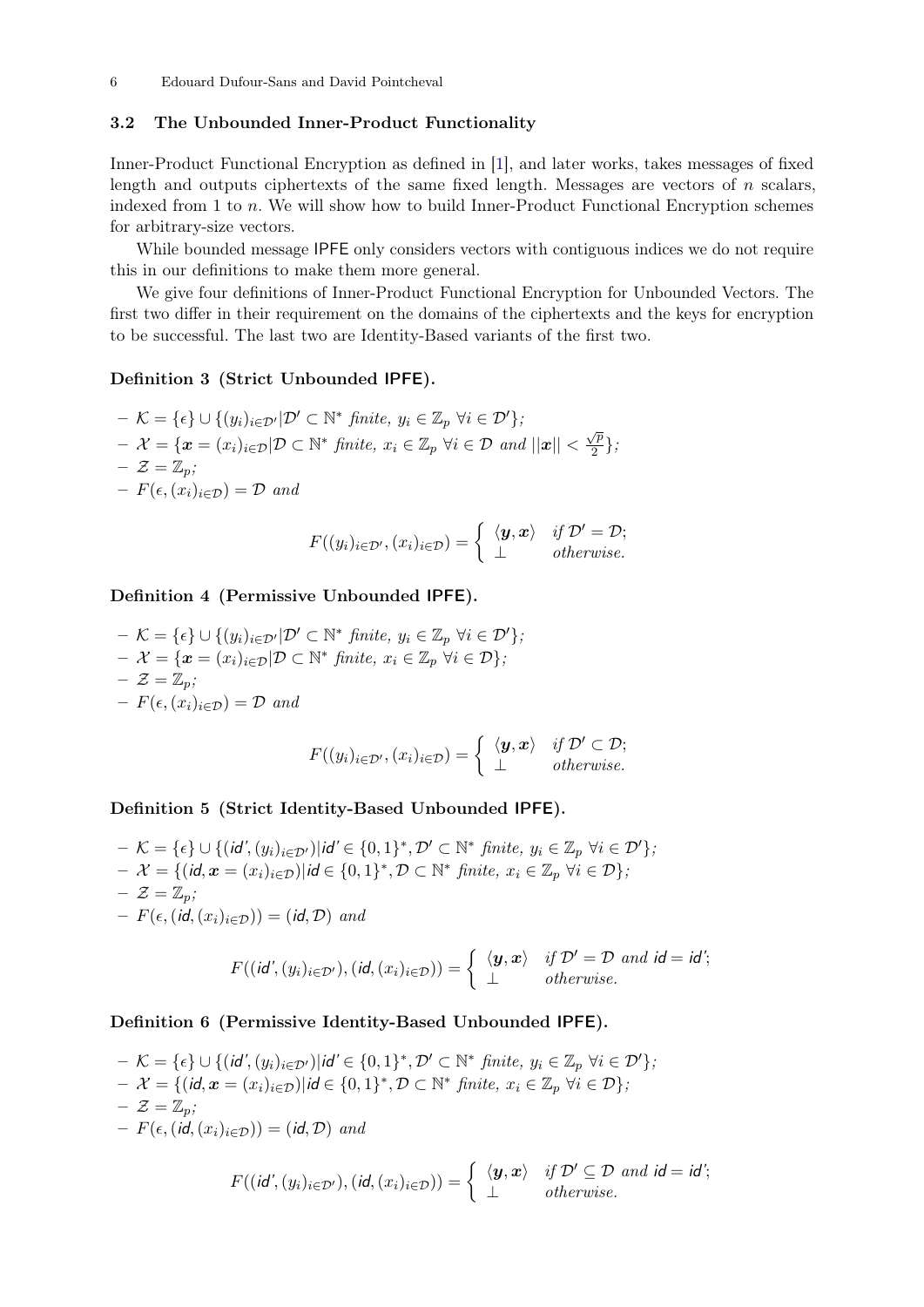# <span id="page-6-0"></span>3.3 An Alternative Security Definition

To prove our permissive scheme secure, we will require a slightly different definition of security than the standard one, so we introduce it here. Like ABDP and later works on practical IPFE, key generation in our scheme is homomorphic: KeyGen(msk,  $y_1$ )+KeyGen(msk,  $y_2$ ) = KeyGen(msk,  $y_1$ +  $y_2$ ). Moreover, ciphertexts are not required for inactive slots in the key. For instance, from KeyGen(msk,  $y$ ) where  $y=(y_j)_{j\in\mathcal{D}}$  and for some  $i\in\mathcal{D},$   $y_i=0,$  one can evaluate  $\sum_{j\in\mathcal{D}}x_jy_j$  from  $(\textsf{Encrypt}(pk, (x_j))_{j \in \mathcal{D}, j \neq i}$ . The standard security game of Functional Encryption does not take this into account as it only considers the domain of the vector y. Let us first define, for any unbounded vector  $\mathbf{z} = (z_i)_{i \in \mathcal{D}}$ , its domain as  $\text{Domain}(\mathbf{z}) = \mathcal{D}$  and its support as  $\text{Support}(\mathbf{z}) = \{i \in \mathcal{D} | z_i \neq 0\}.$ The support is thus the set of the active slots.

## Definition 7 (Homomorphic Key Security).

In Homomorphic Key IND (and sel-IND) security, we modify the conditions for ignoring the adversary's guess as follows:

If for some  $m \in \mathbb{N}^*$  and  $\mathbf{y}^1, ..., \mathbf{y}^m$  queried to KeyGen $(msk, \cdot)$ , there are  $\omega_i \in \mathbb{Z}_p$ , for all  $i \in [m]$  such that, having defined  $y \leftarrow \sum_i \omega_i y^i$ ,  $\mathsf{Support}(\boldsymbol{y}) \subseteq \mathsf{Domain}(\boldsymbol{x}^0) = \mathsf{Domain}(\boldsymbol{x}^1) \ \ and \ \langle \boldsymbol{y}, \boldsymbol{x}^0 \rangle \neq \langle \boldsymbol{y}, \boldsymbol{x}^1 \rangle,$ then, ignore the adversary's guess.

Indeed, if the adversary can find a linear combination of the keys that make an inactive slot critical on the challenge ciphertext, then it can trivially win the game. This is very specific to the permissive constructions that allow any  $\mathcal{D}' \subset \mathcal{D}$ .

## <span id="page-6-1"></span>4 A Strict Identity-Based Unbounded IPFE

#### 4.1 Description of the Scheme

We first present a selectively-secure strict identity-based UIPFE:

- SetUp( $\lambda$ ): Pick a pairing group  $\mathcal{PG} = (\mathbb{G}_1, \mathbb{G}_2, \mathbb{G}_T, g_1, g_2, e)$  of prime order p. Pick a full-domain hash function H into  $\mathbb{G}_2$ . Pick  $s \stackrel{\$}{\leftarrow} \mathbb{Z}_p$  and publish  $pk = [s]_1$ . Set msk =  $(s, pk)$ .
- Encrypt(pk, id, x): Take as input an unbounded vector  $x = (x_i)_{i \in \mathcal{D}}$  where  $\mathcal{D} \subset \mathbb{N}^*$  is finite, an identity id and the public key pk. Pick  $r \stackrel{\$}{\leftarrow} \mathbb{Z}_p$ , and output  $\mathbf{C} = ([r]_1, (c_i)_{i \in \mathcal{D}})$  where  $c_i = [x_i]_T + e([s]_1, r[u_{\text{id}}||\mathcal{D}||i_2])$  and  $[u_{\text{id}}||\mathcal{D}||i_2] := \mathcal{H}(\text{id}||\mathcal{D}||i)$  for all  $i \in \mathcal{D}$ .
- − KeyGen(msk, id',  $y$ ): Take as input an unbounded vector  $y = (y_i)_{i \in \mathcal{D}'}$  (where  $\mathcal{D}' \subset \mathbb{N}^*$  is finite) representing its associated inner-product function, an identity id' and the master secret key  $msk = (s, pk)$ . Output

$$
\mathsf{d}\mathsf{k}_\mathbf{y} = (\mathbf{y}, -s\sum_{i\in\mathcal{D}'}y_i[u_{\mathsf{id}'}||\mathcal{D}'||i]2)
$$

where  $[u_{\mathsf{id}'}||\mathcal{D}'||i]_2 := \mathcal{H}(\mathsf{id}'||\mathcal{D}'||i)$  for all  $i \in \mathcal{D}'$ .

– Decrypt(dk<sub>y</sub>, C): Take as input a ciphertext  $C = (c_0, (c_i)_{i \in \mathcal{D}})$  and a decryption key dk<sub>y</sub> =  $((y_i)_{i\in\mathcal{D}}=y,d)$ . Compute

$$
[\alpha]_T = e(c_0, d) + \sum_{i \in \mathcal{D}} y_i c_i
$$

and recover the discrete logarithm to output  $\alpha$ .

We clarify that ·||· denotes an efficient injective encoding into the set of binary strings.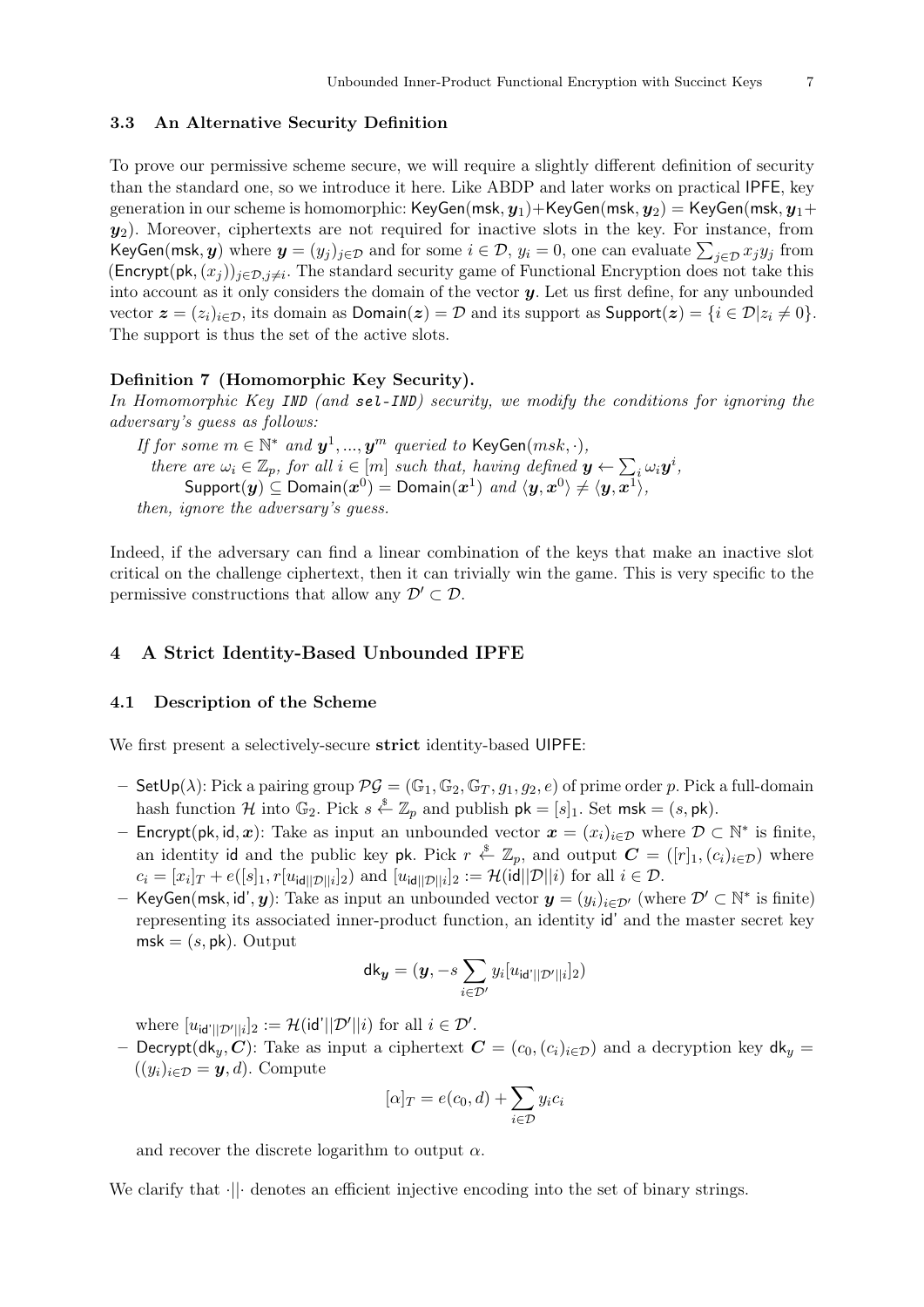#### <span id="page-7-0"></span>8 Edouard Dufour-Sans and David Pointcheval

Correctness. When  $\mathsf{id} = \mathsf{id}'$  we have:

$$
[\alpha]_T = e(c_0, d) + \sum_{i \in \mathcal{D}} y_i c_i
$$
  
=  $e([r]_1, -s \sum_{i \in \mathcal{D}} y_i [u_{\mathbf{id}||\mathcal{D}||i}]_2)) + \sum_{i \in \mathcal{D}} y_i ([x_i]_T + e([s]_1, r[u_{\mathbf{id}||\mathcal{D}||i}]_2))$   
= 
$$
[\sum_{i \in \mathcal{D}} -sr y_i u_{\mathbf{id}||\mathcal{D}||i} + y_i x_i + sr y_i u_{\mathbf{id}||\mathcal{D}||i}]_T = [\sum_{i \in \mathcal{D}} y_i x_i]_T = [\langle \mathbf{y}, \mathbf{x} \rangle]_T.
$$

## 4.2 Security Analysis

Theorem 8 (sel-IND Security). The Strict Identity-Based UIPFE scheme described above is  $sel\text{-}IND\text{-}secure under the DBDH assumption, in the random oracle model for  $H$ .$ 

*Proof.* Given an adversary  $A$  that breaks the sel-IND security of our scheme, we construct an adversary  $\beta$  that breaks the DBDH assumption.

B receives a DBDH tuple  $([a]_1, [b]_1, [a]_2, [c]_2, [d]_T)$ . B's goal is to guess whether  $d = abc$  or d is uniformly random. A chooses a pair of challenge vectors  $(\mathbf{x}^0 = (x_i^0)_{i \in \mathcal{D}^*}, \mathbf{x}^1 = (x_i^1)_{i \in \mathcal{D}^*})$  to be encrypted under identity  $\mathsf{id}^*$  and sends them to  $\mathcal{B}$ .

From now on, we write  $|\mathcal{D}^*| = n$  and assimilate  $\{(w_i)_{i \in \mathcal{D}^*} | w_i \in \mathbb{Z}_p \; \forall i \in \mathcal{D}^*\}$  with the vector space  $\mathbb{Z}_p^n$ , where  $m: \mathcal{D}^* \to [n]$  maps the original indices to those in  $\mathbb{Z}_p^n$ .

Then, we follow the proof technique from [\[1\]](#page-11-10), with a basis  $(z_1, \ldots, z_{n-1})$  of  $(x^0 - x^1)^{\perp}$ . B also picks  $n-1$  random scalars  $(r_1, \ldots, r_{n-1}) \in \mathbb{Z}_p^{n-1}$ . The family  $(\boldsymbol{x}^0 - \boldsymbol{x}^1, \boldsymbol{z}_1, \ldots, \boldsymbol{z}_{n-1})$  is a basis of  $\mathbb{Z}_p^n$  and we can write the canonical vectors  $e_i$  as

$$
e_i = \alpha_i \cdot (\boldsymbol{x}^0 - \boldsymbol{x}^1) + \sum_{j \in [n-1]} \lambda_{i,j} \cdot \boldsymbol{z}_j
$$

for some  $\alpha_i \in \mathbb{Z}_p$ ,  $\lambda_{i,j} \in \mathbb{Z}_p$ , for all  $i \in [n]$ ,  $j \in [n-1]$ .  $\mathcal B$  can now simulate  $\mathcal A$ 's view:

- **Public Key.** B simply sets  $pk = [a]_1$  (implictly setting the master secret key msk to be the unknown scalar  $a$ ) and sends it to  $A$ .
- Random Oracle Calls. On any fresh input  $str = id||\mathcal{D}||i$ , if  $id||\mathcal{D} \neq id^*||\mathcal{D}^*$  or  $i \notin \mathcal{D}^*, \mathcal{B}$ returns a random group element in  $\mathbb{G}_2$ , the discrete logarithm of which it stores as  $h_{str}$  and reuses upon a later request for the same input. On input  $\mathsf{id}^*||\mathcal{D}^*||i$  for some  $i \in \mathcal{D}^*$ ,  $\mathcal{B}$  returns

$$
\alpha_{m(i)}[c]_2+\sum_{j\in[n-1]}\lambda_{m(i),j}[r_j]_2
$$

which it doesn't need to store because the above formula is deterministic.

- Ciphertext. B picks  $\beta \in \{0,1\}$  and generates a ciphertext for  $\mathbf{x}^{\beta}$  from  $[b]_1$ ,  $[a]_2$  and  $[d]_T$  as  $c_0 = [b]_1$  and:

$$
c_i = [x_i^{\beta}]_T + \alpha_{m(i)}[d]_T + \left(\sum_{j \in [n-1]} \lambda_{m(i),j} r_j\right) e([b]_1, [a]_2)
$$

for all  $i \in \mathcal{D}^*$ .

– **Decryption Keys.** A will input id',  $y = (y_i)_{i \in \mathcal{D}}$ . Make those calls to the random oracle that haven't been made for inputs  $\mathsf{id}' || \mathcal{D}' || i$  for  $i \in \mathcal{D}'$ . If  $\mathsf{id}' \neq \mathsf{id}^*$  or  $\mathcal{D}' \neq \mathcal{D}^*$  simply return  $(\boldsymbol{y}, -\sum_{i\in\mathcal{D}'} h_{\mathsf{id}'} ||\mathcal{D}' || i\mathcal{Y}_i[a]_2)$ . Otherwise write  $(y_i)_{i\in\mathcal{D}^*} = \zeta \cdot (\boldsymbol{x}^0 - \boldsymbol{x}^1) + \sum_{i\in[n-1]} \nu_i \cdot \boldsymbol{z}_i$  for  $\zeta \in \mathbb{Z}_p$ ,  $\nu_i \in \mathbb{Z}_p$ , for all  $i \in [n-1]$ . Then, return

$$
\mathsf{dk}_{\mathbf{y}} = \left(\mathbf{y}, -\left(\sum_{i \in [n-1]} \nu_i \left(\sum_{j \in [n-1]} \lambda_{i,j} r_j\right)\right) [a]_2\right).
$$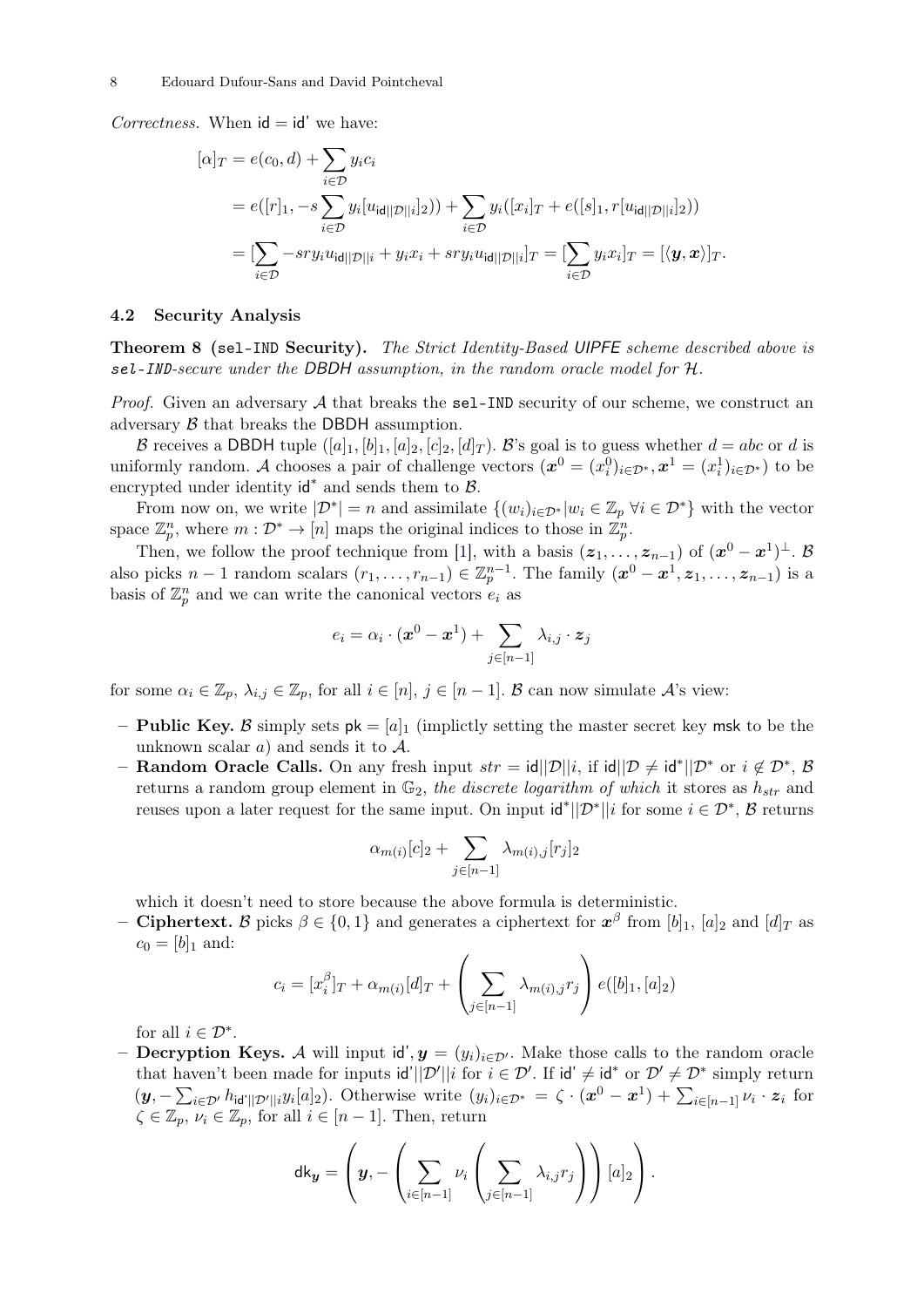At the end of the simulation if A correctly guesses  $\beta$ , B guesses that  $d = abc$  (the tuple is a proper BDH tuple), otherwise it guesses that  $d$  is uniformly random. It remains to be verified that  $\beta$  correctly simulates  $\mathcal{A}$ 's environment:

- The master public key and the random oracle responses are clearly uniformly random, thus properly distributed, despite the change of basis.
- From Section [2.2](#page-3-0) we know that the coefficient  $\zeta$  of  $x^0 x^1$  in the decomposition of a y for which a key has been queried is zero, otherwise the adversary  $A$  will not pass the final condition and its guess will be ignored. Hence, this contribution disappears from the functional key. The simulation of this key is perfect unless the attack is not legitimate;
- Now, notice that when B receives a true BDH tuple, it properly returns an encryption of  $\mathbf{x}^{\beta}$ , but when  $[d]_T$  is uniformly random, the bit  $\beta$  is perfectly hidden.

Under the DBDH assumption,  $\mathcal A$  cannot distinguish between these situations and thus, as in the latter, has no information on  $\beta$ . This concludes the proof.  $\Box$ 

## <span id="page-8-0"></span>5 A Permissive Identity-Based Unbounded IPFE

## 5.1 Description of the Scheme

We now present a selectively-secure permissive identity-based UIPFE:

- SetUp( $\lambda$ ): Pick a pairing group  $\mathcal{PG} = (\mathbb{G}_1, \mathbb{G}_2, \mathbb{G}_T, g_1, g_2, e)$  of prime order p. Pick a full-domain hash function H into  $\mathbb{G}_2$ . Pick  $s \stackrel{\$}{\leftarrow} \mathbb{Z}_p$  and publish  $pk = [s]_1$ . Set msk =  $(s, pk)$ .
- Encrypt(pk, id, x): Take as input an unbounded vector  $x = (x_i)_{i \in \mathcal{D}}$  where  $\mathcal{D} \subset \mathbb{N}^*$  is finite, an identity id and the public key pk. Pick  $r \stackrel{\$}{\leftarrow} \mathbb{Z}_p$ , and output  $\mathbf{C} = ([r]_1, (c_i)_{i \in \mathcal{D}})$  where  $c_i = [x_i]_T + e([s]_1, r[u_{\text{id}||i}]_2)$  and  $[u_{\text{id}||i}]_2 := \mathcal{H}(\text{id}||i)$  for all  $i \in \mathcal{D}$ .
- KeyGen(msk, id', y): Take as input an unbounded vector  $y = (y_i)_{i \in \mathcal{D}}$  (where  $\mathcal{D}' \subset \mathbb{N}^*$  is finite) representing its associated inner-product function, an identity id' and the master secret key  $msk = (s, pk)$ . Output

$$
\mathsf{d}\mathsf{k}_{\boldsymbol{y}} = (\boldsymbol{y}, -s\sum_{i\in\mathcal{D}'}y_i[u_{\mathsf{id}']|i}]_2)
$$

where  $[u_{\mathsf{id}'}||_i]_2 := \mathcal{H}(\mathsf{id}'||i)$  for all  $i \in \mathcal{D}'$ .

– Decrypt(dk<sub>y</sub>, C): Take as input a ciphertext  $C = (c_0, (c_i)_{i \in \mathcal{D}})$  and a decryption key dk<sub>y</sub>  $((y_i)_{i \in \mathcal{D}'} = y, d)$ . Compute

$$
[\alpha]_T = e(c_0, d) + \sum_{i \in \mathcal{D}'} y_i c_i
$$

and recover the discrete logarithm to output  $\alpha$ .

*Correctness.* When  $id = id'$  we have:

$$
[\alpha]_T = e(c_0, d) + \sum_{i \in \mathcal{D}} y_i c_i
$$
  
=  $e([r]_1, -s \sum_{i \in \mathcal{D}'} y_i [u_{\mathbf{id}||i}]_2)) + \sum_{i \in \mathcal{D}'} y_i ([x_i]_T + e([s]_1, r[u_{\mathbf{id}||i}]_2))$   
= 
$$
[\sum_{i \in \mathcal{D}'} -sr y_i u_{\mathbf{id}||i} + y_i x_i + sr y_i u_{\mathbf{id}||i}]_T = [\sum_{i \in \mathcal{D}'} y_i x_i]_T = [\langle \mathbf{y}, \mathbf{x} \rangle]_T.
$$

## 5.2 New Assumption

Unfortunately, we will not be able to prove the security of this new scheme under a standard assumption. We thus define a new interactive one, that allows the adversary to see some linear combinations: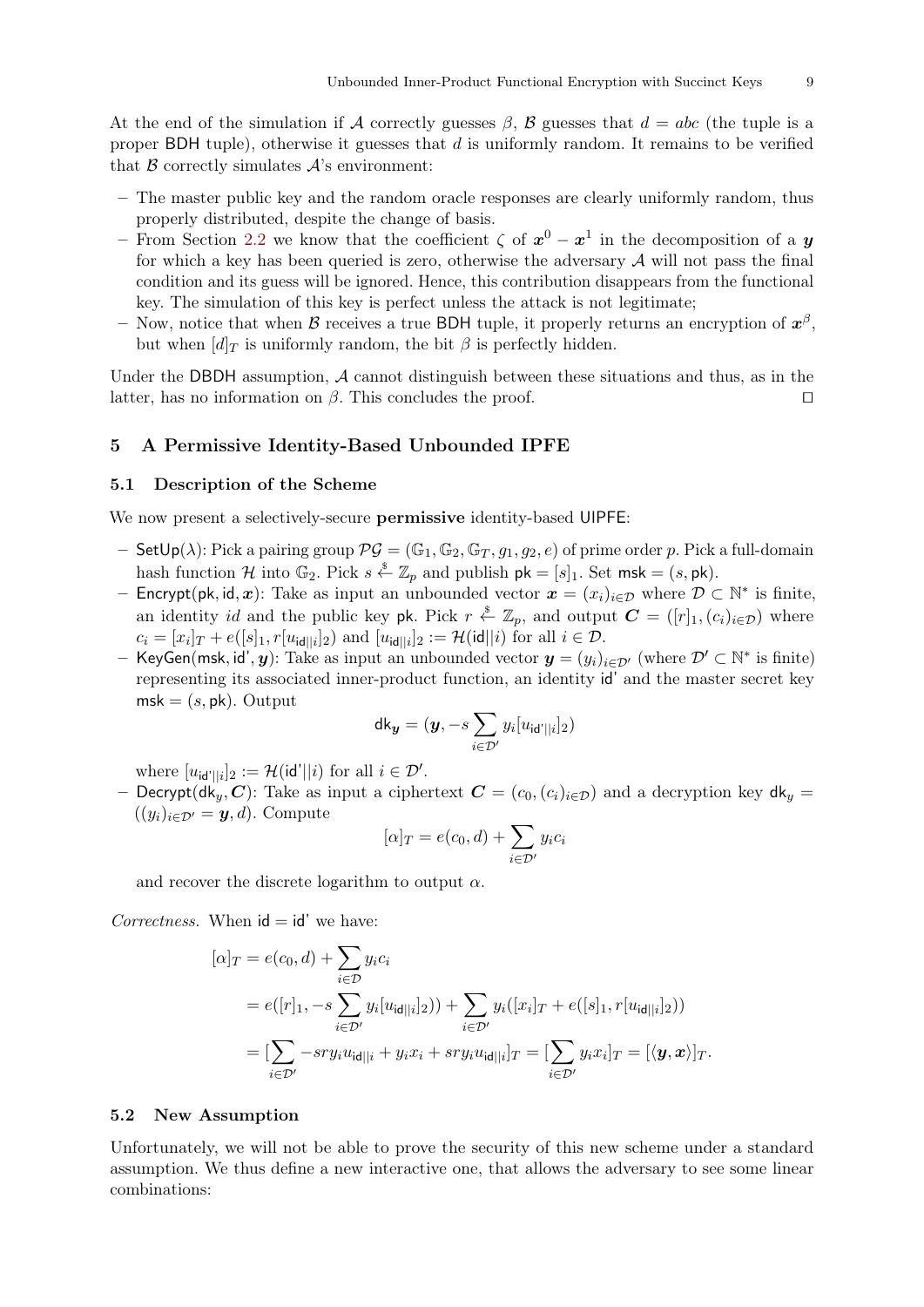#### Definition 9 (Linearly Extended Decisional Bilinear Diffie-Hellman Assumption).

The Linearly Extended Decisional Bilinear Diffie-Hellman ( $\ell$ eDBDH) Assumption states that no PPT adversary A should be able to win the following game against a challenger C with non-negligible advantage:

 $-$  Initialize: C picks a, b, c, r  $\stackrel{\$}{\leftarrow} \mathbb{Z}_p$  and δ $\stackrel{\$}{\leftarrow}$  {0, 1}. If δ = 0, C sends

$$
([a]_1, [b]_1, [a]_2, [c]_2, [abc]_T)
$$

to A, otherwise it sends

$$
([a]_1, [b]_1, [a]_2, [c]_2, [r]_T).
$$

- $-$  Extension Queries: A has unlimited access to an oracle that, on input  $i \in \mathbb{N}^*$ .
	- if it stored a value  $h_i$  for i, reuses it;
	- otherwise, picks  $h_i \stackrel{\$}{\leftarrow} \mathbb{Z}_p$ , sends it to A and stores it;
- Linear Extension Queries: A has unlimited access to an oracle that, on input  $(y_i)_{i \in \mathcal{D}}$  for some finite  $S \subset \mathbb{N}$ :
	- 1. For each  $i \in \mathcal{D} \setminus \{0\}$ :
		- if it stored a value  $h_i$  for i, reuses it;
		- otherwise, picks  $h_i \overset{\$}{\leftarrow} \mathbb{Z}_p$  and stores it;
	- 2. stores  $(y_i)_i$  and sends  $[y_0ac + \sum_{i \in \mathcal{D}, i \neq 0} y_i h_i a]_2$  to A.
- $-$  Finalize: A provides its guess  $\delta'$  on  $\mathcal{C}'$ s bit  $\delta$ .  $\mathcal{C}$  uses the stored  $((y_i^{(k)})^T)$  $(i^{(\kappa)})_i)_k$  to check that  $e_0 \notin \mathit{Span}((y^{(k)})_k)$ , and if so it outputs  $\beta := \delta'$ , otherwise it outputs  $\beta \stackrel{\$}{\leftarrow} \{0,1\}$ .

#### 5.3 Security Analysis

Theorem 10 (Homomorphic Key sel-IND Security). The Permissive Identity-Based UIPFE scheme described above is Homomorphic Key sel-IND-secure under the  $\ell$ eDBDH assumption, in the random oracle model for H.

*Proof.* Given an adversary  $A$  that breaks the sel-IND security of our scheme, we construct an adversary  $\beta$  that breaks the  $\ell$ eDBDH assumption.

B receives a DBDH tuple  $([a]_1, [b]_1, [a]_2, [c]_2, [d]_T)$  from a leDBDH oracle. B's goal is to guess whether  $d = abc$  or d is uniformly random. A chooses a pair of challenge vectors  $(\mathbf{x}^0 =$  $(x_i^0)_{i \in \mathcal{D}^*}, \mathbf{x}^1 = (x_i^1)_{i \in \mathcal{D}^*}$  to be encrypted under identity  $\mathsf{id}^*$  and sends them to  $\mathcal{B}$ .

From now on we write  $|\mathcal{D}^*| = n$  and assimilate  $\{(w_i)_{i \in \mathcal{D}^*} | w_i \in \mathbb{Z}_p \; \forall i \in \mathcal{D}^*\}\$  with the vector space  $\mathbb{Z}_p^n$ , and define  $m: \mathcal{D}^* \to [n]$  which maps the original indices to those in  $\mathbb{Z}_p^n$  and  $m^{\perp}: \mathbb{N} \setminus \mathcal{D}^* \to \mathbb{N}^*$  which maps the other indices into  $\mathbb{N}^*$ .

B picks a basis  $(z_1, \ldots, z_{n-1})$  of  $(x^0 - x^1)^{\perp}$  as well as  $n-1$  random scalars  $(r_1, \ldots, r_{n-1}) \in$  $\mathbb{Z}_p^{n-1}$ .  $(\mathbf{x}^0-\mathbf{x}^1,\mathbf{z}_1,\ldots,\mathbf{z}_{n-1})$  is a basis of  $\mathbb{Z}_p^n$  and we can write the canonical vectors  $e_i$  as

$$
e_i = \alpha_i \cdot (\boldsymbol{x}^0 - \boldsymbol{x}^1) + \sum_{j \in [n-1]} \lambda_{i,j} \cdot \boldsymbol{z}_j
$$

for some  $\alpha_i \in \mathbb{Z}_p$ ,  $\lambda_{i,j} \in \mathbb{Z}_p$ , for all  $i \in [n]$ ,  $j \in [n-1]$ . B can now simulate A's view:

- **Public Key.** B simply sets  $pk = [a]_1$  (implictly setting the master secret key msk to be the unknown scalar  $a$ ) and sends it to  $A$ .
- Random Oracle Calls. On any fresh input  $str = id||i$ , if  $id \neq id^*, \mathcal{B}$  returns a random group element in  $\mathbb{G}_2$ , the discrete logarithm of which it stores as  $h_{str}$  and reuses upon a later request for the same input. On input  $\mathsf{id}^*||i$  for some  $i \notin \mathcal{D}^*$ ,  $\mathcal{B}$  makes an Extension Query to the  $\ell$ eDBDH oracle with input  $m^{\perp}(i)$  and forwards its ouput to A. On input id<sup>\*</sup>||i for some  $i \in \mathcal{D}^*, \mathcal{B}$  returns

$$
\alpha_{m(i)}[c]_2 + \sum_{j \in [n-1]} \lambda_{m(i),j}[r_j]_2
$$

which it doesn't need to store because the above formula is deterministic.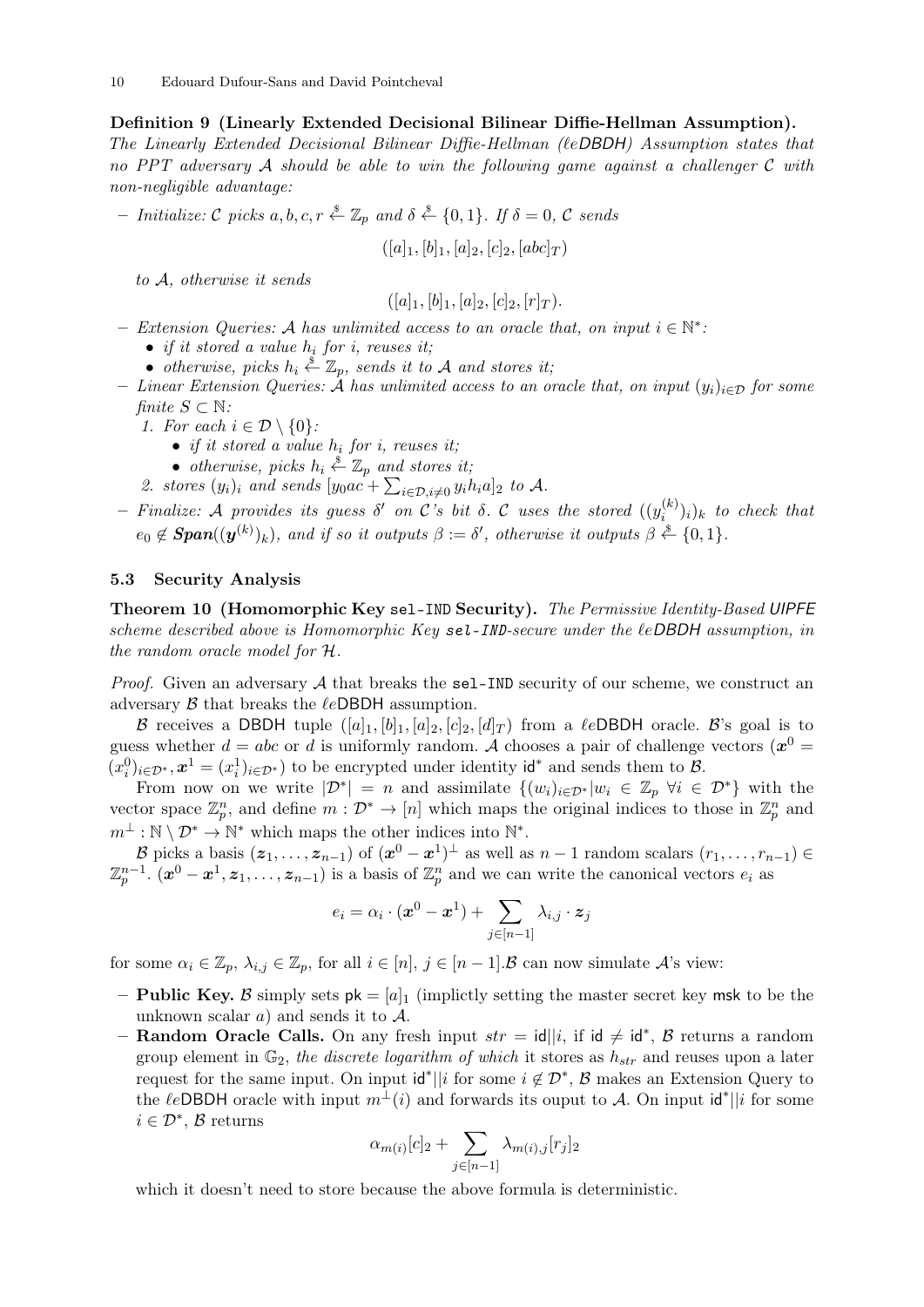<span id="page-10-0"></span>- Ciphertext. B picks  $\beta \in \{0,1\}$  and generates a ciphertext for  $\mathbf{x}^{\beta}$  from  $[b]_1$ ,  $[a]_2$  and  $[d]_T$  as  $c_0 = [b]_1$  and:

$$
c_i = [x_i^{\beta}]_T + \alpha_{m(i)}[d]_T + \left(\sum_{j \in [n-1]} \lambda_{m(i),j} r_j\right) e([b]_1, [a]_2)
$$

for all  $i \in \mathcal{D}^*$ .

– **Decryption Keys.** A will input id',  $y = (y_i)_{i \in \mathcal{D}}$ . Make those calls to the random oracle that haven't been made for inputs  $\mathrm{id}'||i$  for  $i \in \mathcal{D}'$ . If  $\mathrm{id}' \neq \mathrm{id}^*$  or  $\mathcal{D}' \neq \mathcal{D}^*$  simply return  $(y, -\sum_{i\in\mathcal{D}'} h_{id'||i}y_i[a]_2)$ . Otherwise write  $\mathcal{D}_1 = \mathcal{D}^*\setminus\{0\}\cap\mathcal{D}'$  and  $\mathcal{D}_2 = \mathcal{D}'\setminus\mathcal{D}_1$ . Decompose  $y$ as  $(y_i)_{i\in\mathcal{D}^*} = \zeta(\mathbf{x}^0 - \mathbf{x}^1) + \sum_{i\in[n-1]} \nu_i \mathbf{z}_i$  for  $\zeta \in \mathbb{Z}_p$ ,  $\nu_i \in \mathbb{Z}_p$ , for all  $i \in [n-1]$ . Make a Linear Extension Query to the  $\ell$ eDBDH oracle for input  $(y_i')_{i\in\{0\}\cup m^\perp(\mathcal{D}_2)}$  such that  $y'_{m^\perp(i)} = y_i$  for all  $i \in \mathcal{D}_2$  and  $y'_0 = \zeta$ , which returns  $D \in \mathbb{G}_2$ . Then, return

$$
\mathsf{d}\mathsf{k}_{\mathbf{y}} = \left(\mathbf{y}, -D - \left(\sum_{i \in [n-1]} \nu_i \left(\sum_{j \in [n-1]} \lambda_{i,j} r_j\right)\right) [a]_2\right).
$$

At the end of the simulation if A correctly guesses  $\beta$ , B guesses that  $d = abc$  (the tuple is a proper BDH tuple), otherwise it guesses that  $d$  is uniformly random. It remains to be verified that  $\beta$  correctly simulates  $\mathcal{A}$ 's environment:

- The master public key, functional decryption key and the random oracle responses are clearly uniformly random, thus properly distributed, despite the change of basis;
- From Section [3.3,](#page-6-0) we know that the span of all queried keys will not contain a key with domain included in  $\mathcal{D}^*$  with a non zero component on  $x^0 - x^1$ , which guarantees that  $\mathcal B$  does not break the condition that bars trivial victories in the  $\ell e\mathsf{DBDH}$  game;
- Now, notice that when B receives a true BDH tuple, it properly returns an encryption of  $\mathbf{x}^{\beta}$ , but when  $[d]_T$  is uniformly random, the bit  $\beta$  is perfectly hidden.

Under the  $\ell e$ DBDH assumption A cannot distinguish between these situations and thus, as in the latter, has no information on  $\beta$ . This concludes the proof.  $\Box$ 

# 6 Open Problems

We have introduced constructions that are quite efficient in terms of size, since every key involved consists of a single group element, and thus the computational load is also much lower than in [\[18\]](#page-11-12). In addition, the vector ciphertexts do not need their domain to be a unique interval as in [\[18\]](#page-11-12). Still, several interesting problems remain open, and we now list promising directions for future research:

- Building Unbounded IPFE for any behavior without pairings, either groups without multilinearity or from other assumptions.
- Building Unbounded Functional Encryption schemes for different functionalities, such as Quadratic Polynomials (which already require pairings in the bounded setting [\[6\]](#page-11-18)).
- Achieving adaptive security or removing random oracles with minimal overhead.

# Acknowledgments

We would like to thank the anonymous reviewers for detailed comments. This work was supported in part by the European Community's Seventh Framework Programme (FP7/2007-2013 Grant Agreement no. 339563 – CryptoCloud) and the European Community's Horizon 2020 Project FENTEC (Grant Agreement no. 780108).